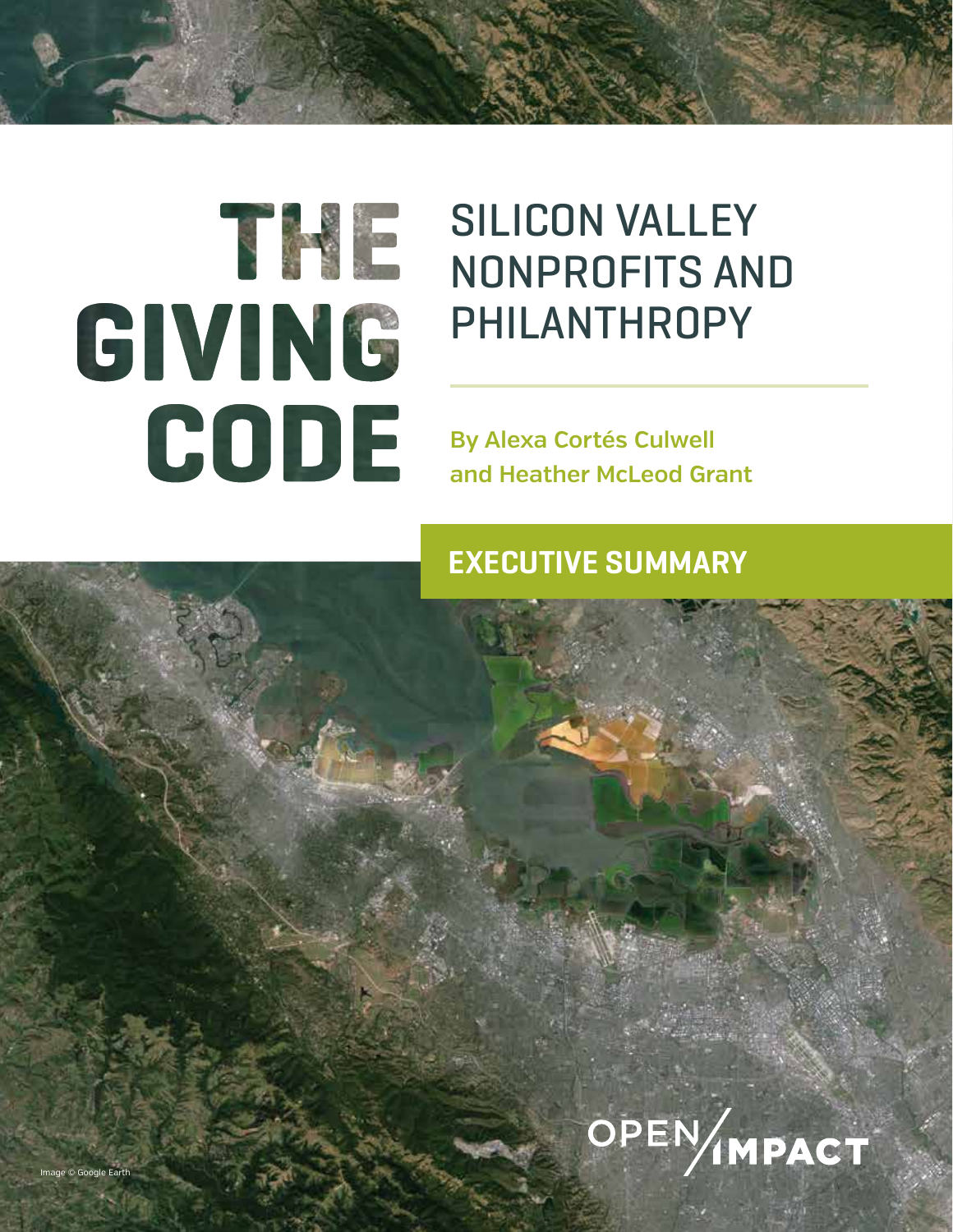### To download the full report go to: **openimpact.io**

## WHAT'S INSIDE THE REPORT?

#### **SECTION 1: INTRODUCTION**

Understanding Silicon Valley's Social Sector Inside This Report

#### **SECTION 2: A TALE OF TWO VALLEYS**

The Prosperity Paradox Rising Needs

#### **SECTION 3: CHALLENGES FACING COMMUNITY-BASED ORGANIZATIONS**

Nonprofit Sector Overview Key Challenges A Disconnected Ecosystem

#### **SECTION 4: SILICON VALLEY'S NEW PHILANTHROPY**

Growing Vehicles for Giving: An Analysis of Private Foundations, Donor-Advised Funds, Family Offices, and Corporate Giving The Ramp-Up to Giving

#### **SECTION 5: AN EMERGING GIVING CODE**

Cracking the Giving Code

#### **SECTION 6: BARRIERS TO CONNECTION AND TO LOCAL GIVING**

Barriers to Connection Critical Gaps Between Silicon Valley Donors and Local Nonprofits The Changing Role of Intermediaries

#### **SECTION 7: BRIDGING THE GAPS**

Five Next Steps and Starting Points Toward a New Giving Code How You Can Help Strengthen the Giving Code

"**In Their Own Words**," featuring Second Harvest Food Bank of Santa Clara and San Mateo Counties, Somos Mayfair, Applied Materials Foundation, Boys & Girls Clubs of the Peninsula, India Community Center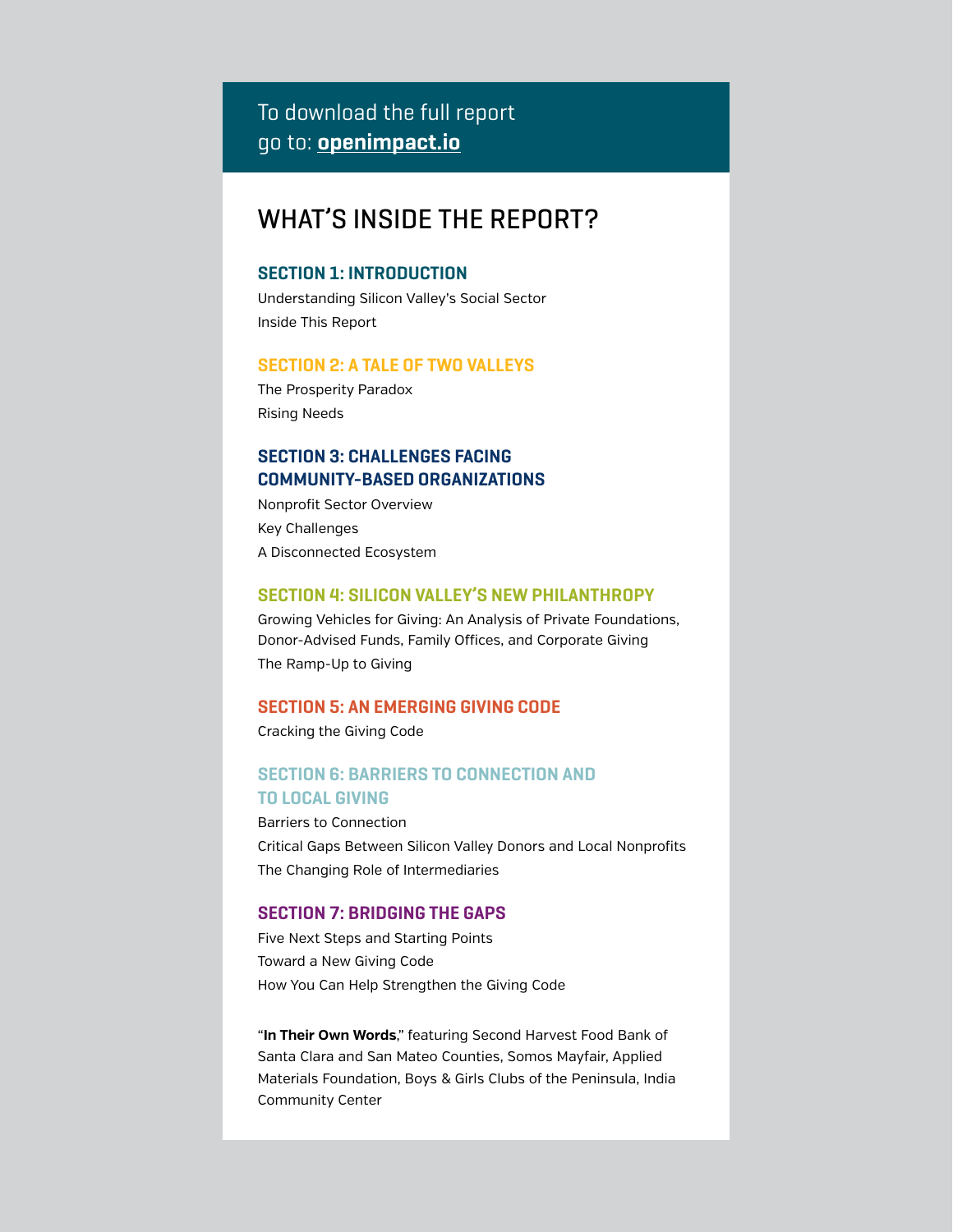# **THE GIVING CODE: EXECUTIVE SUMMARY**

Economic booms are not new in Silicon Valley, yet the region's recent growth has been nothing short of breathtaking. The technology companies sitting at the epicenter of Silicon Valley's economy continue to grow at accelerating rates, generating \$833 billion in sales last year.<sup>1</sup>

In 2011 there were three so-called "unicorns" in Silicon Valley—startups with pre-IPO valuations greater than \$1 billion; in 2016 there were 21.<sup>2</sup> The amount of personal wealth being generated by this growth is difficult to fathom. Silicon Valley now boasts more than 76,000 millionaires and billionaires, and a startling 12,550 of the region's households have more than \$5 million in investable assets.<sup>3</sup>

As a direct result, philanthropy is also booming in Silicon Valley. Corporations and foundations are giving at unprecedented rates, and longstanding individual donors are being joined by thousands of entrepreneurs determined to direct both their financial capital and their ingenuity toward solving some of the world's most difficult problems. This new wave of donors is a leading reason why, between 2008 and 2013, total Silicon Valley-based individual giving rose from \$1.9 billion to \$4.8 billion—a 150 percent increase.4 There is much to celebrate in this growing culture of giving.

However, even as Silicon Valley's millionaires multiply, and its philanthropy rises, many of its 2.6 million residents are being plunged into financial distress. The regional cost of living has climbed so high that a stunning 29.5 percent of local residents—roughly 800,000 people—rely on some form of public or private assistance in order to get by.<sup>5</sup> Silicon

Valley's middle class is literally disappearing. From 1989 to 2014, the middle class segment of the population in Santa Clara and San Mateo counties decreased by 11 percent and 10.5 percent, respectively.<sup>6</sup> Across the Valley, it seems as if everyone is moving either in the direction of wealth or in the direction of poverty, with few left in between. Silicon Valley now boasts one of the greatest income gaps in California, with the average low-income family earning less today than it did in 1989.<sup>7</sup> And Silicon Valley's nonprofits report a sharp increase in the number of (formerly) middle-class families accessing services such as free healthcare, food banks, and shelters.

Corporations and foundations are giving at unprecedented rates, and longstanding individual donors are being joined by thousands of entrepreneurs determined to direct both their financial capital and their ingenuity toward solving some of the world's most difficult problems.

Unfortunately, Silicon Valley nonprofits are not able to keep up with this rising demand for their services and are themselves struggling to make ends meet. Paradoxically, while philanthropic giving is increasing overall, the proportion of funding from all types of sources allocated to these community-based organizations has stagnated in the past decade. As a consequence, many of these nonprofits lack the capacity to meet immediate needs, let alone gain traction on the complex, systemic issues they are trying to address—such as homelessness, poverty, and faltering public schools.

This widening gulf between the wealthy and working poor—and between local nonprofits and philanthropists—is

<sup>1</sup> Leswing, K. (2016, April 25). Apple Scooped Up 40% of Silicon Valley's Publicly Traded Profits Last Year. *Business Insider*.

<sup>2</sup> The Unicorn List: Current Companies Valued at \$1B and Above. (2016). CB Insights; The Unicorn List. (2016, January). *Fortune Magazine*.

<sup>3</sup> Phoenix Marketing International's Global Wealth Monitor data. (2016, February).

<sup>4</sup> Giving USA 2016: The Annual Report on Philanthropy. (2016). Giving Institute. How America Gives 2014. (2014). *The Chronicle of Philanthropy*. For further information, see main report, Appendix: Methodology.

<sup>5</sup> Massaro, R. (2016, February). 2016 Silicon Valley Index, 28. Joint Venture Silicon Valley.

<sup>6</sup> Reidenbach, L., & Hoene, C. Inequality and Economic Insecurity in Silicon Valley. (2016, May).

<sup>7</sup> Ibid.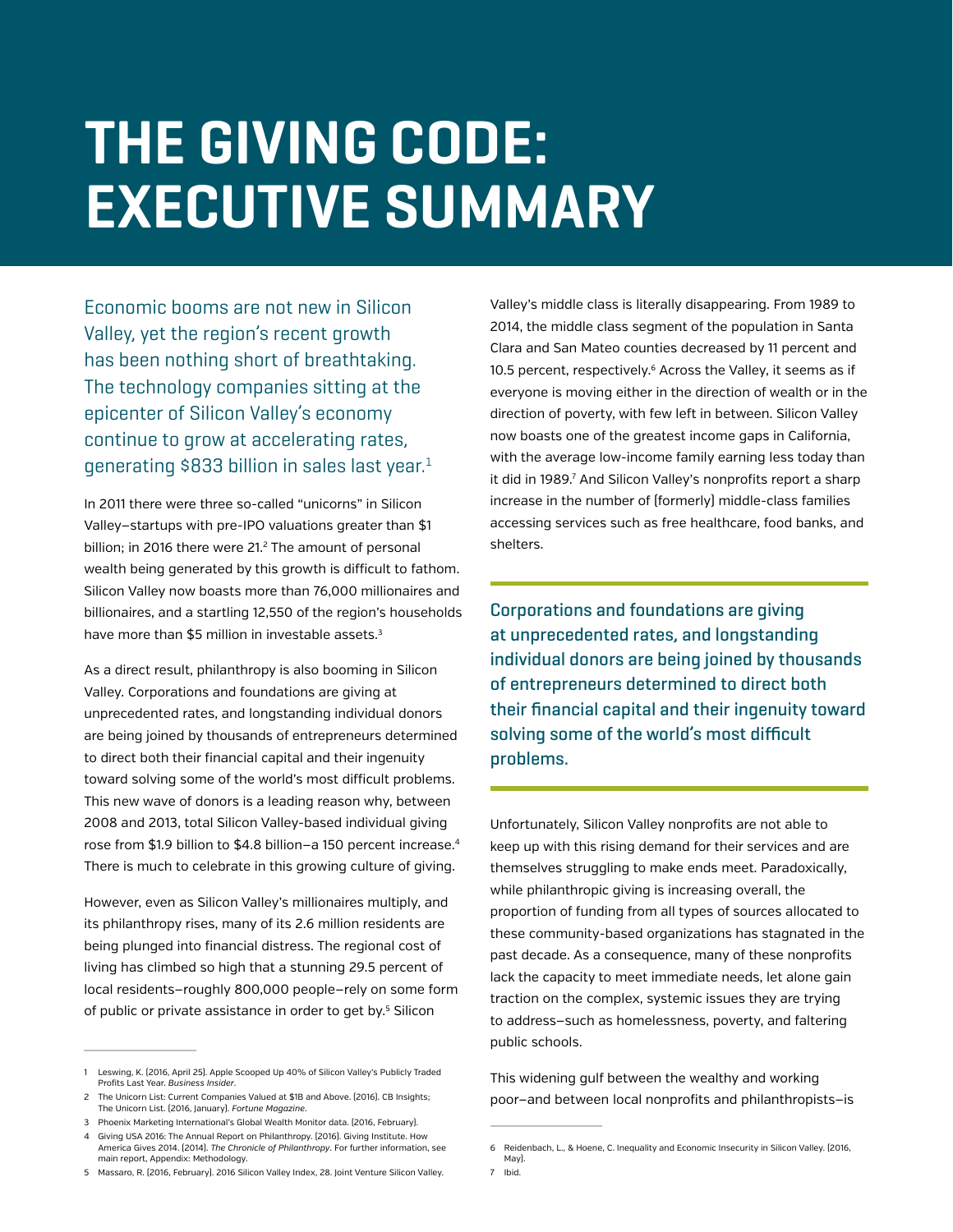hardly unique to Silicon Valley. Across the United States, citizens are seeing the fabric of their communities eroded by the imbalances that come when the cost of living outpaces growth in jobs, real wages, and incomes. In many communities, local governments and nonprofits don't have enough resources to meet real needs. Yet despite the pervasiveness of this dilemma, very few good ideas have emerged for how to address it. And thus far, Silicon Valley nonprofits and philanthropists seem to be emulating rather than addressing this gap.

We would argue that Silicon Valley has a unique opportunity to change how these dynamics play out in a community, to disrupt the social breakdowns that occur from extreme imbalances, to break the old economic model and build a new one. It would be the ultimate disruption and the ultimate creative triumph: to figure out how to reengineer the economy and the physics of place to create healthier communities and opportunities for everyone, not just the wealthy. We believe it begins in part by inspiring a new kind of conversation and coordination among local nonprofits and the region's active and growing philanthropic community.

## WHY THIS RESEARCH

As social impact advisors who live and work in the heart of Silicon Valley, we have observed that these two groups nonprofits and philanthropists—often speak different languages and live in different worlds, with few bridges between them. We wanted to understand why: Why are local community-based organizations struggling to meet demand in one of the wealthiest and most sophisticated regions in the country? Why aren't more Silicon Valley philanthropists directing their dollars toward local organizations and issues—as opposed to national or global causes—and why hasn't more entrepreneurial ingenuity made its way to these nonprofits? What is the cause of these disconnects, and how might we help bring these two groups together in service of shared community?

With support from The David and Lucile Packard Foundation, we set out to answer these questions. We reviewed and synthesized mountains of statistics, built new datasets, and engaged more than 300 Silicon Valley stakeholders—including wealthy residents and their advisors, nonprofit executives, corporate and private foundation giving officers, and partners across all sectorsFor the purposes of our research, we define Silicon Valley as San Mateo and Santa Clara counties, even though a number of themes in this report could be applied to the larger Bay Area. These two counties have a tremendous amount of fragmentation, with 35 towns and cities, 25 unincorporated areas, and 55 separate school districts, creating challenges that are quite distinct from larger cities like San Francisco.

in conversations about community needs and the present and future of Silicon Valley's social sector. Along the way, we did endless rounds of sense-making in order to understand the nuances of the complex picture that was emerging.

The resulting report, *The Giving Code*, builds on work that others have done but also breaks new ground, providing a holistic portrait of the region's nonprofit and philanthropy ecosystems—their size and shape, how they operate, where and why they do or do not intersect, and how the gulf between local philanthropists and local nonprofits might begin to be bridged. In this executive summary, we highlight our key findings. We also encourage you to download and read our full report at openimpact.io, which offers deeper analysis, charts and graphs with data trends, and an appendix that includes a resource list and methodology.

## LOCAL NEEDS, LOCAL NONPROFITS

On the surface, Silicon Valley's nonprofit sector seems robust, with the total number of nonprofits growing 28 percent in the last 10 years to 9,725. However, growth in the number of nonprofits doesn't necessarily equate with scale; the vast majority of local nonprofits (77 percent) report revenues under \$1 million.<sup>8</sup> And many of them are financially unstable: more than 30 percent of these nonprofits are

8 IRS Business Master File. (2015, December).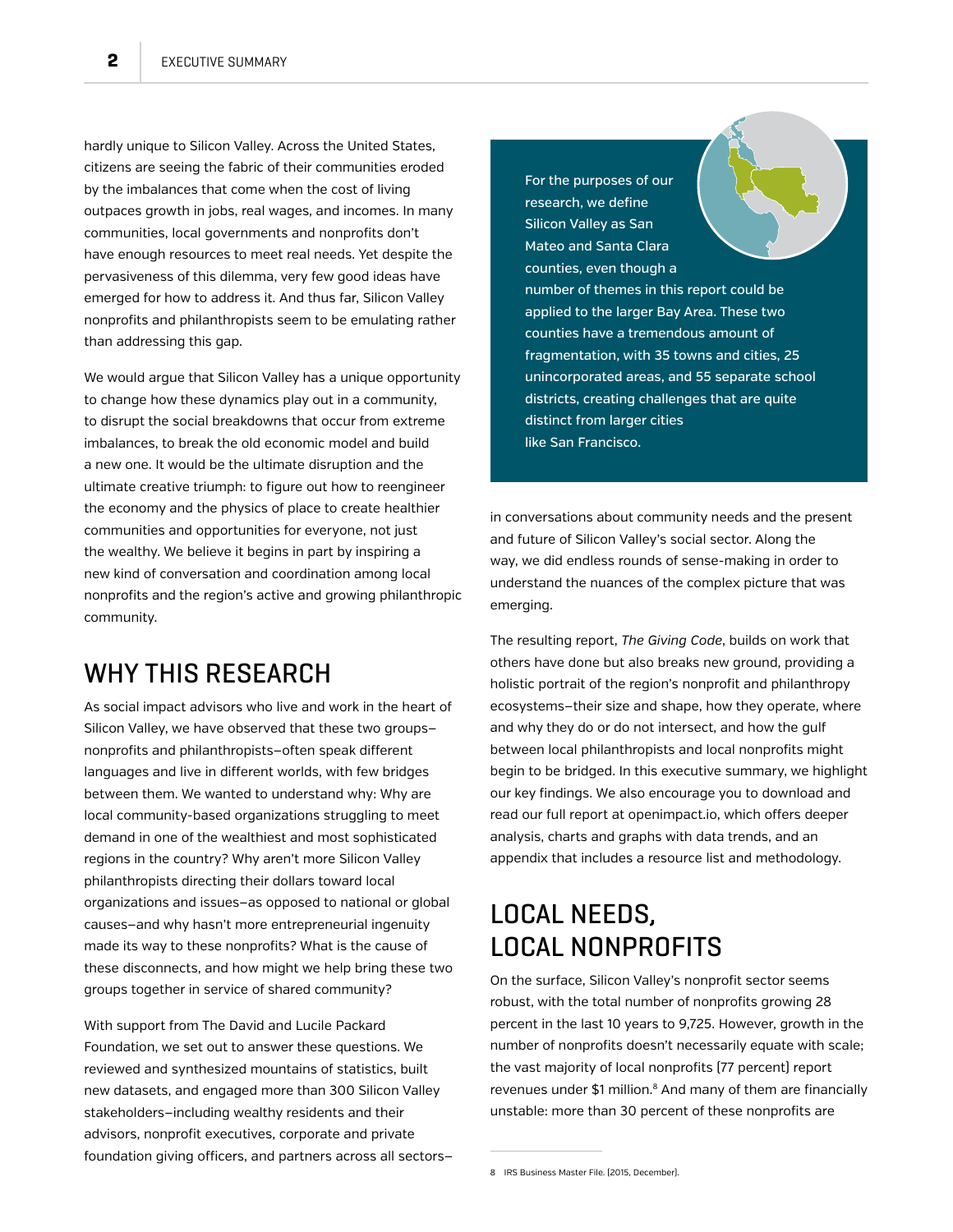#### **Key Statistics on Nonprofit Health**

Survey responses from 130 community-based organizations in San Mateo and Santa Clara counties to Open Impact, April 2016.

#### 80%

Of nonprofits report an increase in demand for services over the past 5 years

 74% Don't have access to high-net-worth-donor networks, significantly hindering their outreach

51% Say they will not be able to meet demand for services this year

46.3% Say doing business in Silicon Valley is hard

52.6% Have carried a deficit for at least one year in the past five years

> 63% Say it's hard to find donors willing to cover full costs

> > 95.6%

Of nonprofits have at least one donor that requires impact-data reporting

#### 26.7%

Report that the data collection their funders ask for is significantly useful to their organization

running deficits above the state and national average, and 47 percent have less than three months of operating cash on hand.9 As these numbers suggest, Silicon Valley's local nonprofit sector comprises many small organizations that are meeting important needs for particular populations, but without significant scale or long-term sustainability.

To make matters worse, many of these community-based organizations are experiencing significant increases in demand for their services as the local cost of living escalates. According to a survey we fielded, 80 percent of Silicon Valley's community-based nonprofits report increased demand in the last five years, and more than 50 percent say they are falling short of meeting that demand. More than 54 percent have a waitlist for their services. In addition, many of these nonprofits serve populations that are at-risk: lowincome residents, immigrant communities, the disabled, and others. Nearly 60 percent of the 130 nonprofits responding to our survey said they specifically serve non-white populations.

Local nonprofit leaders also describe an operating environment more challenging than any they've known. Many of these organizations are being adversely affected by the same trends that are driving demand for their services, including exorbitant rents that make it difficult for them to afford local office space. These nonprofits are also competing for talent in one of the tightest labor markets in the world. Despite rising needs and the rising number of Silicon Valley nonprofits, employment in the local nonprofit sector has decreased by 13.2 percent since 2007, in part because salaries are typically far out of step with the local cost of living.10

Meanwhile, the on-going addition of nonprofits into this challenging landscape creates greater fragmentation, making it difficult to create the alignment needed to solve some of the region's larger systemic problems. And many community-based organizations report being so busy delivering services and just trying to survive that they don't have time to engage new donors. As a consequence, they lack the capacity to effect larger change on the issues they are trying to address. Some of these nonprofits have offices just blocks away from the region's booming tech companies—but they aren't sure how to attract Silicon Valley's philanthropy to their causes.

<sup>9</sup> Analysis of internal survey data collected from Silicon Valley-based grantees of The David and Lucile Packard Foundation (2013) and Sobrato Family Foundation (2013–2015), as well as the 2013 Nonprofit Finance Fund survey segmented for Silicon Valley-based nonprofits.

<sup>10</sup> Massaro, R. (2016, February). 2016 Silicon Valley Index, 86. Joint Venture Silicon Valley.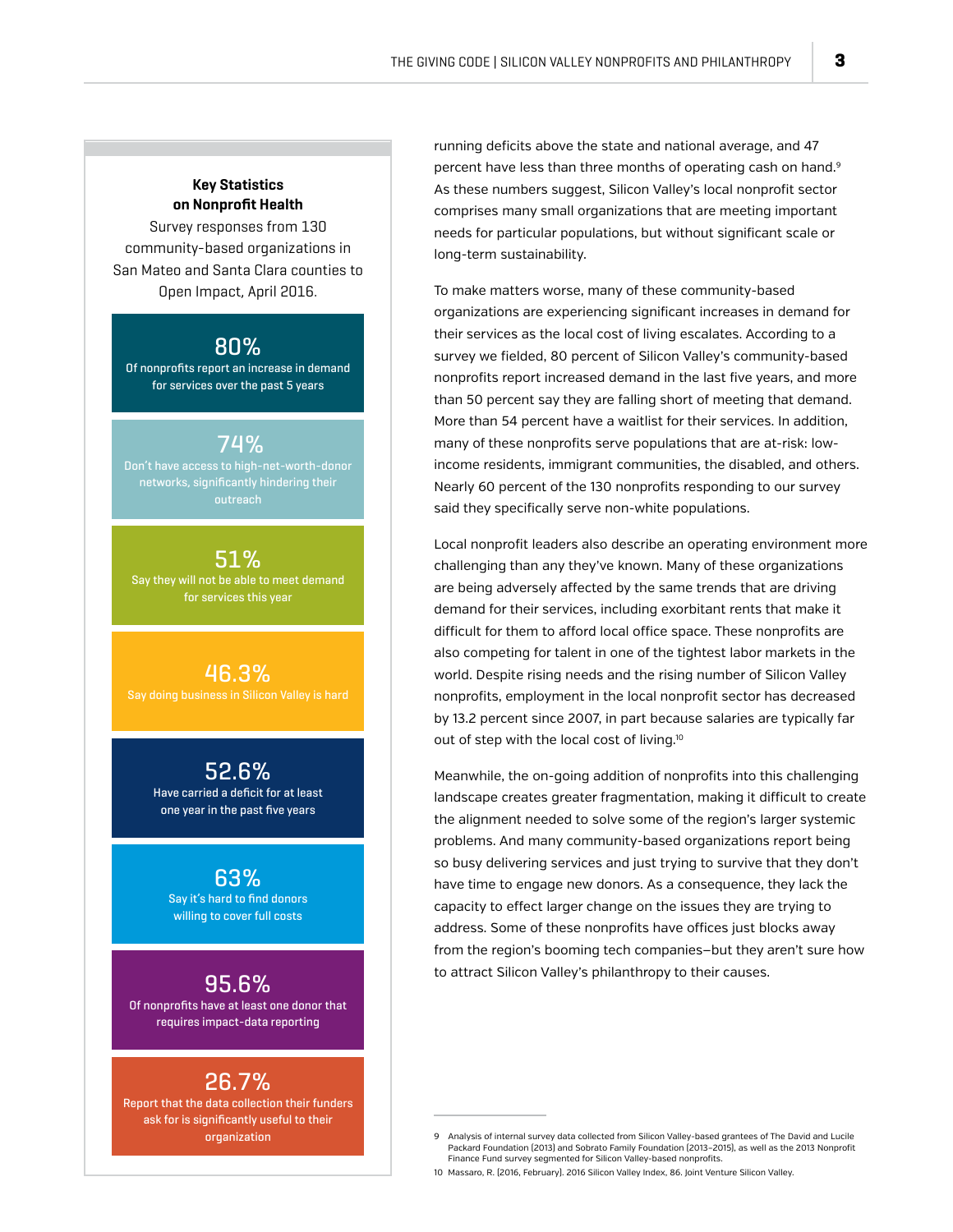## SILICON VALLEY'S NEW PHILANTHROPY

Over the last decade, Silicon Valley's rising prosperity has sparked an unprecedented wave of giving among local corporations, private foundations, and newly wealthy individuals—some of it on a truly momentous scale. Mark Zuckerberg and other entrepreneurs have set the bar high, publicly pledging most of their fortunes to address largescale social issues. These trailblazers are being joined by entrepreneurs who have millions rather than billions but are no less intent on using their earnings for the greater good. Corporate giving is also on the rise, driven by both increasing profits and the region's growing culture of giving.

Over the last decade, Silicon Valley's rising prosperity has sparked an unprecedented wave of giving among local corporations, private foundations, and newly wealthy individuals some of it on a truly momentous scale.

But becoming an *effective* philanthropist involves a lot of work. Corporations, foundations, and individuals face similar decisions at the start of their giving: how much wealth to give away, to what types of causes and organizations, and via which of the many philanthropic vehicles now available to them. Our research found that four of these vehicles, often used in combination, drive giving in Silicon Valley.

#### **Private Foundations & Family Offices**

Private foundations based in Silicon Valley increased 47 percent between 2005–2015, more than twice the national growth rate. Additionally, the number of local foundations with more than \$10 million in assets has increased 72 percent since 2000, with 28 percent of them founded in the last 10 years. As of 2015 there were a total of 1,146 private foundations in San Mateo and Santa Clara counties, with combined assets of \$31.6 billion. The top 10 givers to community-based organizations collectively gave over \$275 million locally, with Silicon Valley Community Foundation, The David and Lucile Packard Foundation, and Sobrato Family Foundation giving the most between 2010-2013.<sup>11</sup>

Many of these foundations are being run or overseen by the founding donors, as opposed to professional staff. A recent national study by the National Center for Family Philanthropy (NCFP) shows that more foundations are being defined and led by the original donor than ever before,<sup>12</sup> and Silicon Valley appears to be leading this trend. Additionally, many ultra-high-net-worth donors in Silicon Valley are using family offices to help organize and coordinate their philanthropy, including their foundations. The same NCFP study found that 92 percent of family offices support at least one private foundation and 85 percent have paid staff focused on their philanthropy.13

#### **Donor-Advised Funds**

Donor-advised funds (DAFs)—a form of charitable savings account—are growing at a record pace as well. Charities founded by financial services providers and wealth management firms are significant holders of DAFs locally. Data shared exclusively for this study by the two largest national charities with DAF programs—Fidelity Charitable and Schwab Charitable—shows that these two charities now hold more than 4,500 DAFs among Silicon Valley clients, 292 percent more than they did in 2005. These combined DAFs have more than \$2.2 billion in assets, a 946 percent increase since 2005.14 And a significant portion of that giving is staying local. In 2015 total grants from Schwab and Fidelity DAFs given by Silicon Valley donors totaled \$432 million, with nearly \$91 million staying in San Mateo and Santa Clara counties, and \$61 million of that going specifically to community-based organizations. Silicon Valley Community Foundation is also a significant holder of DAFs in the region; in 2015 it had \$7.3 billion in assets under management, with \$75.4 million in DAF grants going to Silicon Valley nonprofits.<sup>15</sup>

#### **Corporate Giving**

Many Silicon Valley entrepreneurs are also establishing corporate foundations, offering discounted products to nonprofits, deploying the "time and talent" of their employees to charitable causes, and providing matching

<sup>12</sup> Boris, E.T., De Vita, C.J., & Goddy, M. (2015, November). 2015 Trends Study: Results of the First National Benchmark Survey of Family Foundations. National Center for Family Philanthropy.

<sup>13</sup> Working Together for Common Purpose: The First National Study of Family Philanthropy. (2012, October). National Center for Family Philanthropy.

<sup>14</sup> Fidelity Charitable and Schwab Charitable provided aggregated and anonymous data about giving in Santa Clara and San Mateo counties by SV-based donor-advised fund holders, including number of accounts and total giving since 2005.

<sup>11</sup> Source: Foundation Directory Online and Foundation Maps, Foundation Center.

<sup>15</sup> 2015 Year in Review: Possibilities Start Here. Silicon Valley Community Foundation; Silicon Valley Community Foundation online grants, 2015 Grants. (2015, December 31).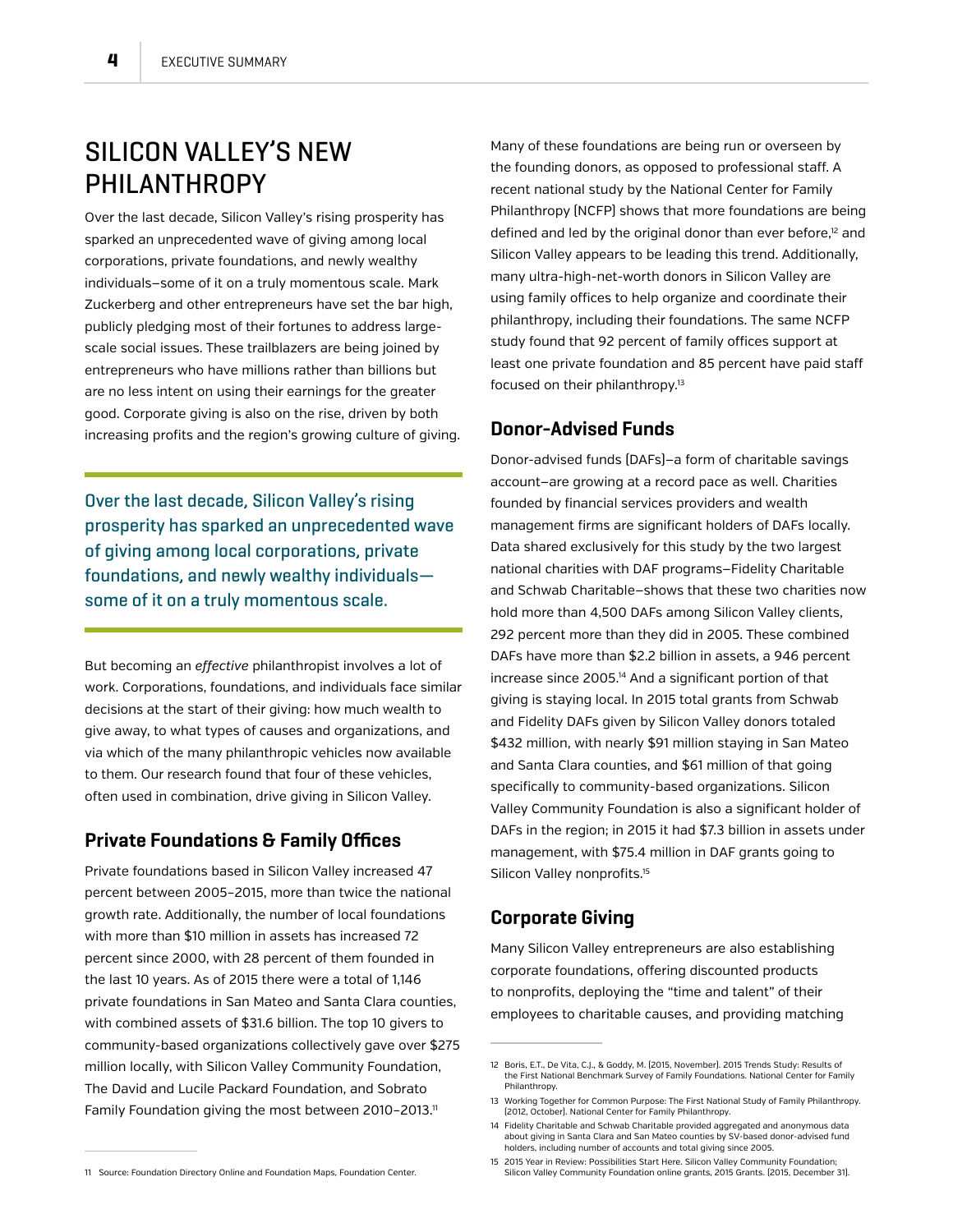funds for employee donations. The amount that Silicon Valley companies have given away locally through cash contributions has more than doubled since 2009, from \$56 million to nearly \$117 million in 2015.<sup>16</sup> However, as corporate philanthropy has become increasingly strategic over the last two decades, more companies are now focusing on issue areas or programs aligned with their core business objectives, which can result in less funding being directed toward community-based organizations.

## AN EMERGING GIVING CODE

While Silicon Valley's new philanthropists, including wealthy Millennials, are still in the early stages of their journeys, certain patterns to both the motives and the style of their giving are becoming evident. While this emerging "giving code" is not yet set in stone, two things are clear: these donors seek to be "bigger, better, and faster" in their giving than the philanthropists who came before—and they are inherently skeptical of nonprofits. We're not the first to write about these patterns: with all the new wealth being generated in Silicon Valley, some journalists and a handful of sector thought-leaders have begun to document the philanthropy trends of this generation.<sup>17</sup> Here, we seek to build on these previous articles and deepen some of the nuances and complexities associated with this emerging giving code.

#### **HIGH IMPACT**

This generation of donors is not interested in Band-Aid solutions. They aspire to get to root causes and solve social problems rather than just ameliorate them; they want to see real outcomes and data, not just anecdotal stories. However, this focus on impact and results doesn't always take into consideration the complexities of measuring social change, and community-based organizations don't always have the resources to measure their results in ways that new donors want.

#### **INNOVATIVE**

In addition to wanting to fund new innovations and scale them up, these new donors want to disrupt, displace, or reinvent existing dysfunctional systems—such as health care or education—and to create social change that is both scaled and sustainable. But the flip side of being innovative means they don't take the time to understand what has or hasn't worked in the past or learn from those community-based organizations that are closest to the end user and root causes of problems.

#### **CONNECTED**

These donors are not content to just write checks; they also want to volunteer, take board seats, mentor and advise nonprofit leaders, and even run some of their own programs. They also give first to causes and organizations that benefit them personally, such as their children's schools, where they have direct relationships or social networks. This can be challenging for community-based organizations, as many do not have the networks to connect with these donors, nor the capacity to engage them in ways that meet their needs.

#### **DIVERSIFIED**

Rather than tying themselves to a single issue or geography, these donors take a portfolio approach to giving. This applies to the vehicles and kinds of capital through which they give, as well as the issues, places, and organizations to which they give. The challenge for community-based organizations is navigating these many layers of diversification and making the case for support so they can become part of these donors' portfolios.

<sup>16</sup> Source: Silicon Valley Business Journal "Top Corporat Philanthropists" Lists, Self-Reported Survey; 2007–2015.

<sup>17</sup> We particularly want to highlight Laura Arrillaga-Andreessen, who has written extensively on philanthropy and new modes of giving, and Kim Dasher Tripp, whose recent writing on new philanthropy in Silicon Valley captured many of the same themes we heard in our focus groups and interviews.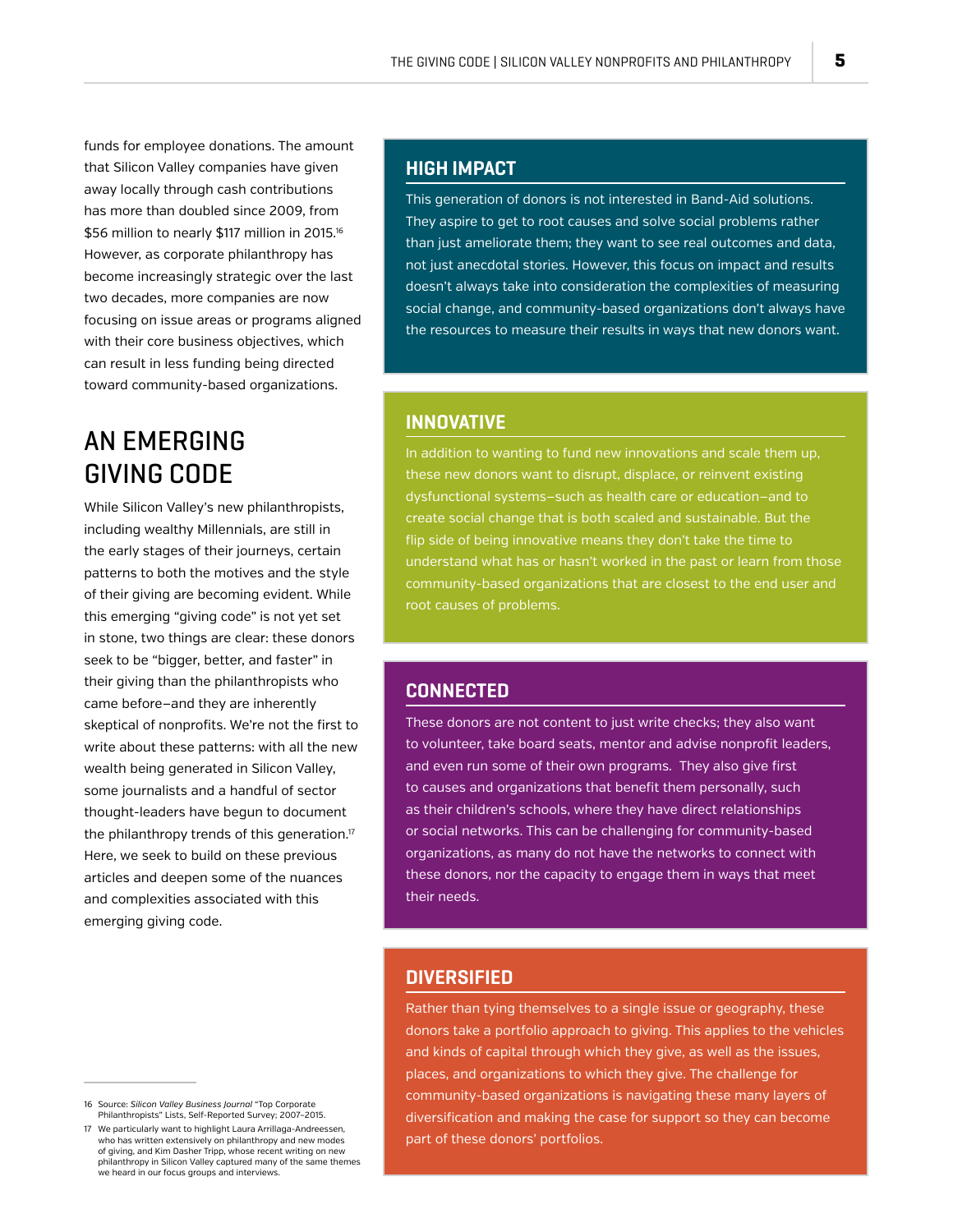## BARRIERS TO CONNECTION

On the face of it, this emerging Silicon Valley giving code and the donors who embody it seem well matched to help solve the many problems plaguing the region in which they work and live. Yet these new philanthropists and local nonprofits often operate separately, with little common ground between them. On one side are a growing group of Silicon Valley donors with significant wealth; on the other side are community nonprofits that need more capital to meet current and future demands. Unfortunately, our research shows that the gap between the supply and demand sides in this market appears to be widening.

What is standing in the way of local philanthropists and local nonprofits working together to address Silicon Valley's many social and systemic problems? One issue is structural: there are very few intermediaries operating within this gap, helping to bridge both sides. Silicon Valley's social sector intermediaries are currently undergoing a sea change including both United Way and the community foundation and emerging intermediaries aren't linking donors to local community or scaling fast enough to meet demand.

For philanthropists, additional barriers to giving locally include having limitless choices about where to focus; a belief that their philanthropy can achieve more impact in emerging markets; concern that local nonprofits don't have effective programs or lack clear strategies; and feeling overwhelmed by the many nonprofits crowding the Silicon Valley ecosystem. Meanwhile, nonprofit leaders find it challenging to identify potential donors and what they care about, in part because they don't have the networks

or resources and also because these new giving vehicles don't operate as intermediaries for nonprofits. Many also lack familiarity with the newer ways that philanthropists are giving, report an unease about the approaches that new donors bring to the table, and lack the capacity to provide the kinds of data that these donors increasingly require.

Taken together, these barriers point to four critical gaps between local donors and local nonprofits that are serving to keep these groups apart:

KNOWLEDGE AND INFORMATION GAP: Most local nonprofits don't understand the new Silicon Valley "giving code" that is emerging or how to influence it; they also don't know how much money is out there, where it's going, or how to access it. Likewise, most new philanthropists don't have good information on local nonprofits and local needs: they don't know who is working on what, which local issues are most important, or who is succeeding at solving local problems.

SOCIAL NETWORK AND EXPERIENCE GAP: Nonprofit leaders and new philanthropists don't move in the same social circles. For the latter, community is increasingly defined not by physical place but by socioeconomic class. By contrast, nonprofit leaders tend to define community by place, culture, and ethnicity. Very few Silicon Valley nonprofit leaders personally know the region's technology leaders, and the two don't often have reason to meet.

MINDSET AND LANGUAGE GAP: In talking about the world and about their work, most nonprofit leaders speak a moral language that emphasizes social responsibility, social justice, equity, and the common good. The new philanthropists are far more transactional when describing their work and their strategies. Theirs is a language of finance, of metrics, of power, of capitalism, of winners and losers.

**EMPATHY GAP:** Without obvious common ground, it is easy for each group to reduce the other to a stereotype. The wealthy become "greedy" or "heartless," while nonprofit leaders are characterized as "bleeding hearts" who don't know how to think strategically. This gap might be the most "Ancient Oaks catch the evening glow" (CC BY 2.0) by litze Couperus unspoken as well as the most dangerous.

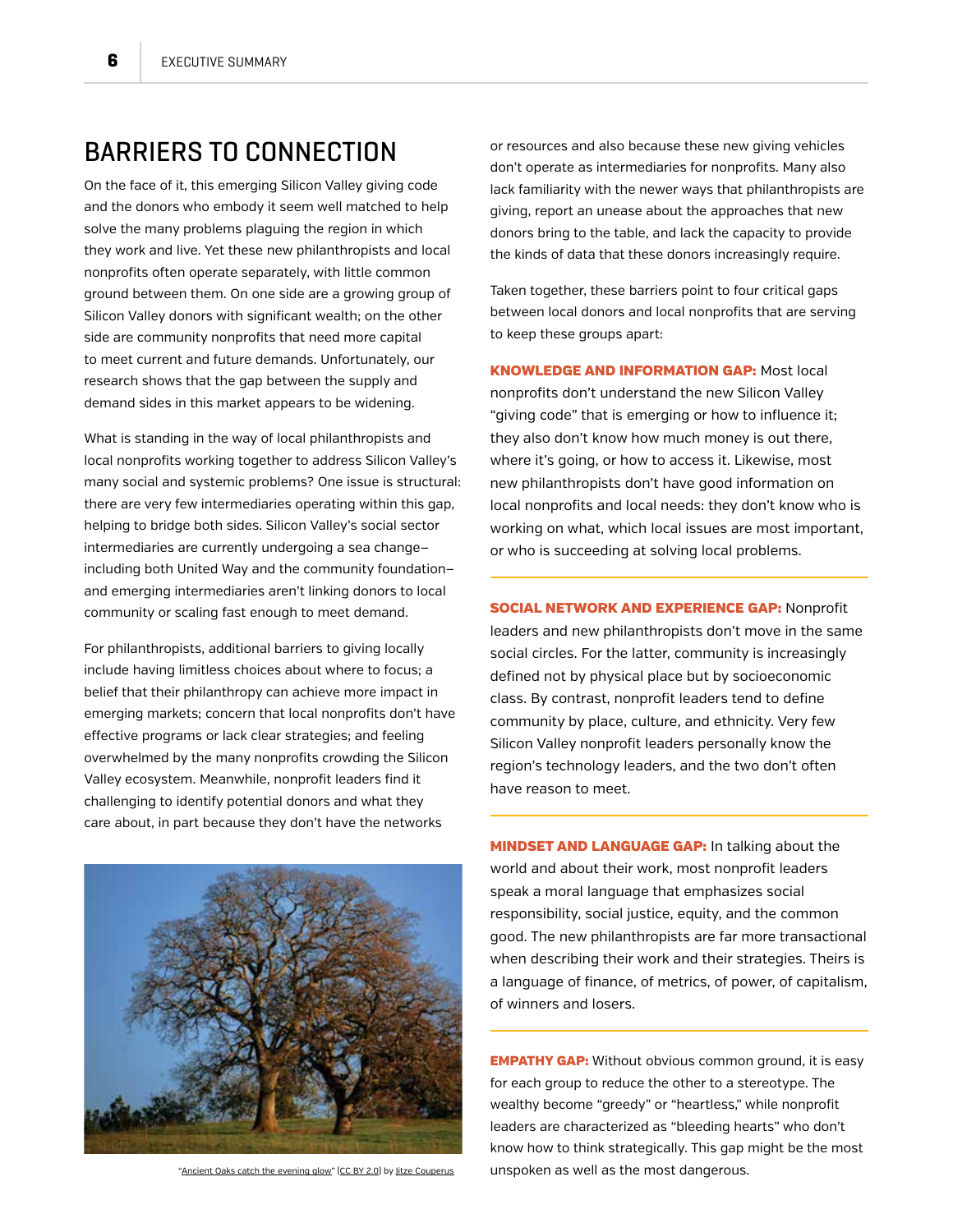## TOWARD A NEW GIVING CODE

So why should these various philanthropists amplify their local giving when they can donate their money anywhere? There's enlightened self-interest, for starters. Wealthy entrepreneurs do care about the communities in which they are raising their children and in which their employees live, so do corporations and foundations. Quality of life matters not in just an altruistic sense but in a practical, bottom-line sense as well: it is a critical factor in continuing to attract talent to the region and remaining competitive globally.

Then there's the moral argument: the newly wealthy should care because they are part of the economic system that is creating these disconnects. Individually, no single person,

company, or industry is to blame—it's a larger system—but these leaders and their companies benefit the most from economic growth, so they should feel some compulsion to tend to the externalities created as a result.

So how do we start collectively influencing and shaping a new giving code in Silicon Valley? How do we make tangible gains against the goal of better aligning the work, passions, skills, and insights of these two vital groups for the betterment of their shared community? The proposed solutions we surfaced in our research were a mix of existing ideas that deserve greater investment and new ideas for filling critical gaps. All of the ideas have the same goal—to begin building networks and relationships that can help the local system work more optimally. Most will require existing

| Philanthropy                                                                                                                                                                                                                                                                     | <b>Nonprofits</b>                                                                                                                                                                                                                                  |
|----------------------------------------------------------------------------------------------------------------------------------------------------------------------------------------------------------------------------------------------------------------------------------|----------------------------------------------------------------------------------------------------------------------------------------------------------------------------------------------------------------------------------------------------|
| Give to issues by investing strategically in great leaders,<br>organizations, or networks with unrestricted funding (i.e.<br>"general operating support"). Consider pledging multi-year<br>gifts, especially if clear milestones are in place.                                   | To win unrestricted support, create a realistic, multi-year<br>plan with clear goals, anticipated outcomes, and stated<br>risks. Make sure the plan has a clear "theory of change."                                                                |
| Join a giving circle or donor network to learn about the<br>language and frameworks of the social sector and develop<br>your skills as a philanthropist.                                                                                                                         | Find or create learning opportunities for you and your<br>board members to understand 1 the frameworks of the<br>social sector and 2) what these new donors are looking for<br>in their philanthropic investments.                                 |
| Engage with the nonprofits and causes you support in<br>a way that adds greater value. First ask questions and<br>listen, seek to understand their challenges, and look for<br>opportunities to connect directly with their clients.                                             | Consider creative ways to engage your current and<br>potential donors to advance your cause; build the cost of<br>this engagement into your budget.                                                                                                |
| To know if you are creating impact, don't restrict your<br>funding to programs, but provide additional funds to cover<br>the costs of assessing and measuring the work as well.<br>Also consider supporting greater collaboration among<br>nonprofits focused on the same issue. | Develop an evaluation plan with projected costs and clear<br>implementation. Articulate metrics that you can track now<br>and those you will track over time. Work with your key<br>funders to standardize these metrics.                          |
| Only require metrics aligned to a nonprofit's existing<br>plans and goals, so they can standardize their reporting to<br>funders.                                                                                                                                                | Before committing to a new project or program, do<br>research to confirm the needs. Then create a plan with<br>clear goals and interim milestones that can be the basis for<br>setting expectations in your organization, and with your<br>donors. |

#### **How You Can Help Strengthen the Giving Code**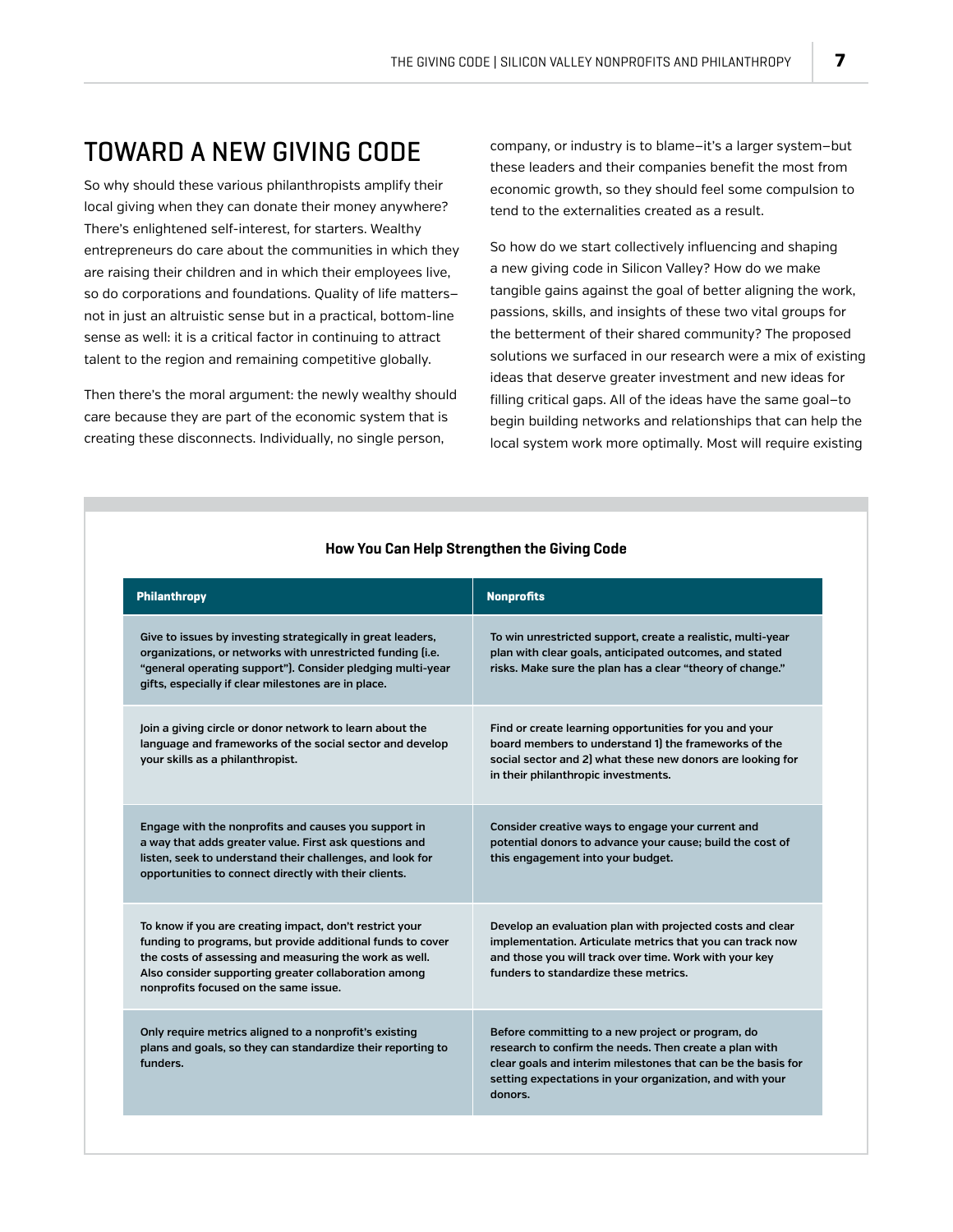and new intermediary organizations to step up and help. Ideas include:

LEARNING: Creating structured and well-facilitated opportunities for nonprofit leaders and new philanthropists to learn from one another—and learn together—about local issues and solutions, through "learning journeys" and other experiential opportunities like virtual-reality simulations and hands-on volunteering.

CAPACITY-BUILDING: Offering workshops and trainings to introduce new philanthropists to the frameworks and best practices of the social sector and better familiarize them with the landscape of local nonprofits; similarly, offering workshops to help nonprofit leaders frame and communicate the fundamentals of their work in ways that business leaders can understand.

COORDINATION: Creating new models for crosssector collaboration and for coordinating the vast array of resources required to drive scalable solutions, and encouraging funders to create more efficient mechanisms for reporting impact such as shared standards and metrics.

Ultimately, we hope that in reading and engaging with *The Giving Code* you will come to the same conclusion that we have: that Silicon Valley is poised to become a region of vibrant nonprofits and committed philanthropists—along with business and government leaders—empowered to work in more connected ways to address the challenges we face in our local communities and around the globe. Our greatest hope is that Silicon Valley's powerful philanthropic community, in alliance with local nonprofits, will come to see significant, scalable, place-based change as one of the most important outcomes it can hope to achieve.

If philanthropy's true role is to serve as society's "risk capital" for social change, then the moment has never been riper to consider how the formidable assets accumulating in Silicon Valley could revolutionize how we address the most challenging issues of our time—starting right here, right now in our own backyard.

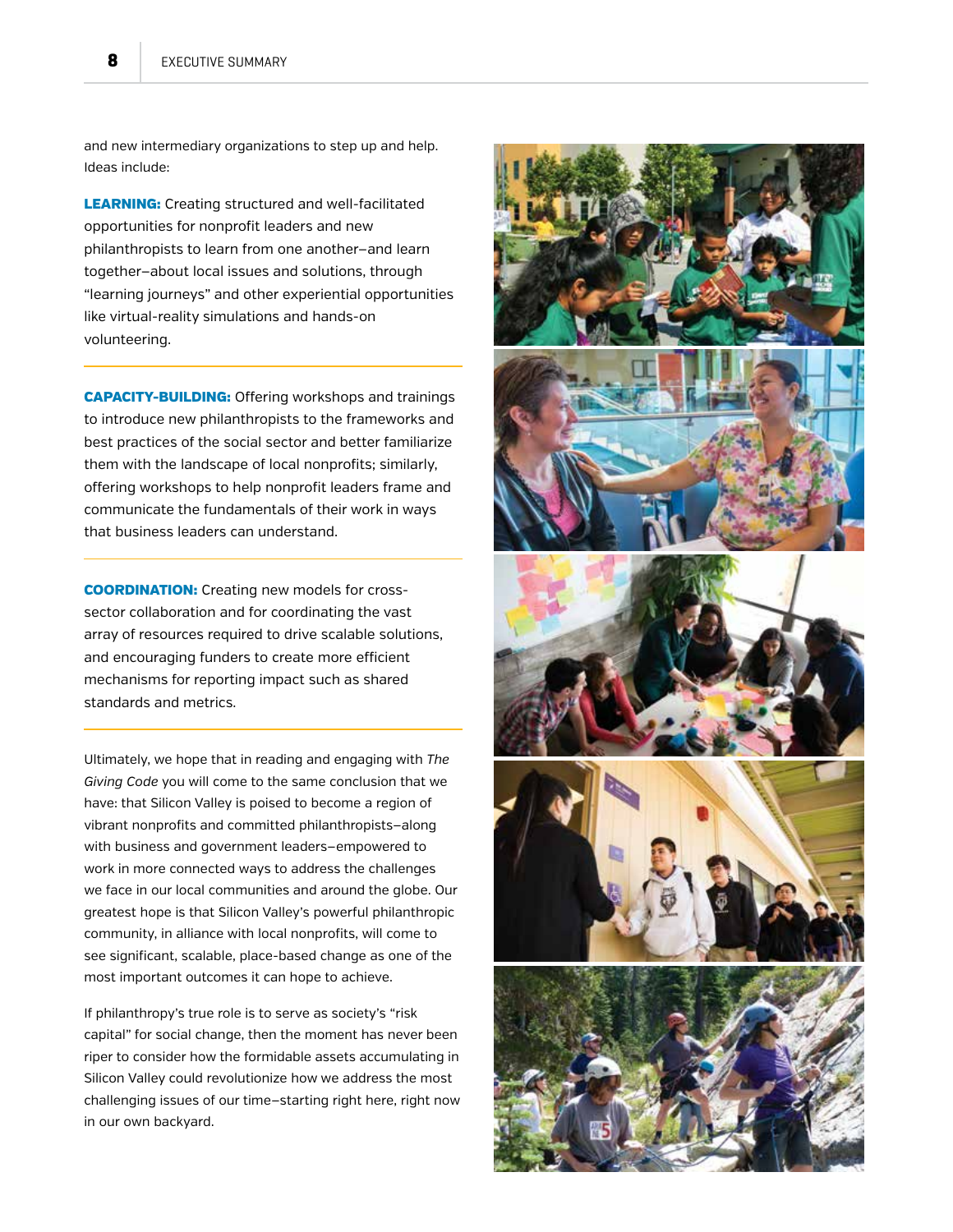## ACKNOWLEDGEMENTS

#### **Authors**



Open Impact founders (from left): Alexa Cortés Culwell and Heather McLeod Grant

**Alexa Cortés Culwell** and **Heather McLeod Grant** are the cofounders of Open Impact, a strategic advisory firm partnering with leaders to design and accelerate the work of social change. The firm brings together teams and leaders to envision and implement solutions for both community-level change and the most pressing issues of our day. Heather is a social entrepreneur, author, and consultant

with 25 years of experience in social change. She is also the co-author of the best-selling *Forces for Good: The Six Practices of High-Impact Nonprofits*. Alexa is a longtime philanthropy advisor, speaker, and facilitator. For the past 25 years she has built and managed foundations and initiatives for successful entrepreneurs, including serving as the founding CEO of the Charles and Helen Schwab Foundation.

#### **Partners supporting our research and outreach efforts**



#### **Funding Support**

This report was funded by **The David and Lucile Packard Foundation**.

#### **Contributors**

**Kelly Costa** and **Kate Wilkinson**, with additional support from: **Gretchen Miller Selfridge** and **Deeksha Prakash**

**Jenny Johnston**, *editor*

**Mary Loebig Giles**, *copy editor*

**Julie Sherman**, *J Sherman Studio, design*

#### **Advisors**

**Laura Arrillaga-Andreessen**, *Laura Arrillaga-Andreessen Foundation, Stanford PACS, Silicon Valley Social Venture Fund - SV2* 

**Bill Brownell**, *Silicon Valley Social Venture Fund - SV2* 

**Porcia Chen Silverberg**, *Thrive, The Alliance of Nonprofits for San Mateo County* 

**Ellen Clear**, *The David and Lucile Packard Foundation* 

**Catherine Crystal Foster**, *Westly Foundation* 

**Kimberly Dasher Tripp**, *Strategy for Scale* 

**Kriss Deiglmeier**, *Tides Foundation* 

**Jamie Gardner**, *JH Gardner Consulting* 

**Patricia Gardner**, *Silicon Valley Council of Nonprofits* 

**Talat Hasan**, *India Community Center* 

**Siobhan Kenney**, *Applied Materials* 

**Kim Laughton**, *Schwab Charitable* 

**Camille Llanes-Fontanilla**, *Somos Mayfair* 

**Jennifer Ratay**, *Silicon Valley Social Venture Fund - SV2* 

**Jackie Rotman**, *Spark* 

**Lisa Sobrato Sonsini**, *Sobrato Family Foundation* 

**Rebecca Trobe, Psy.D.**, *Impact Coaching & Consulting* 

**Rick Williams**, *Sobrato Family Foundation* 

**Irene Wong**, *The David and Lucile Packard Foundation*